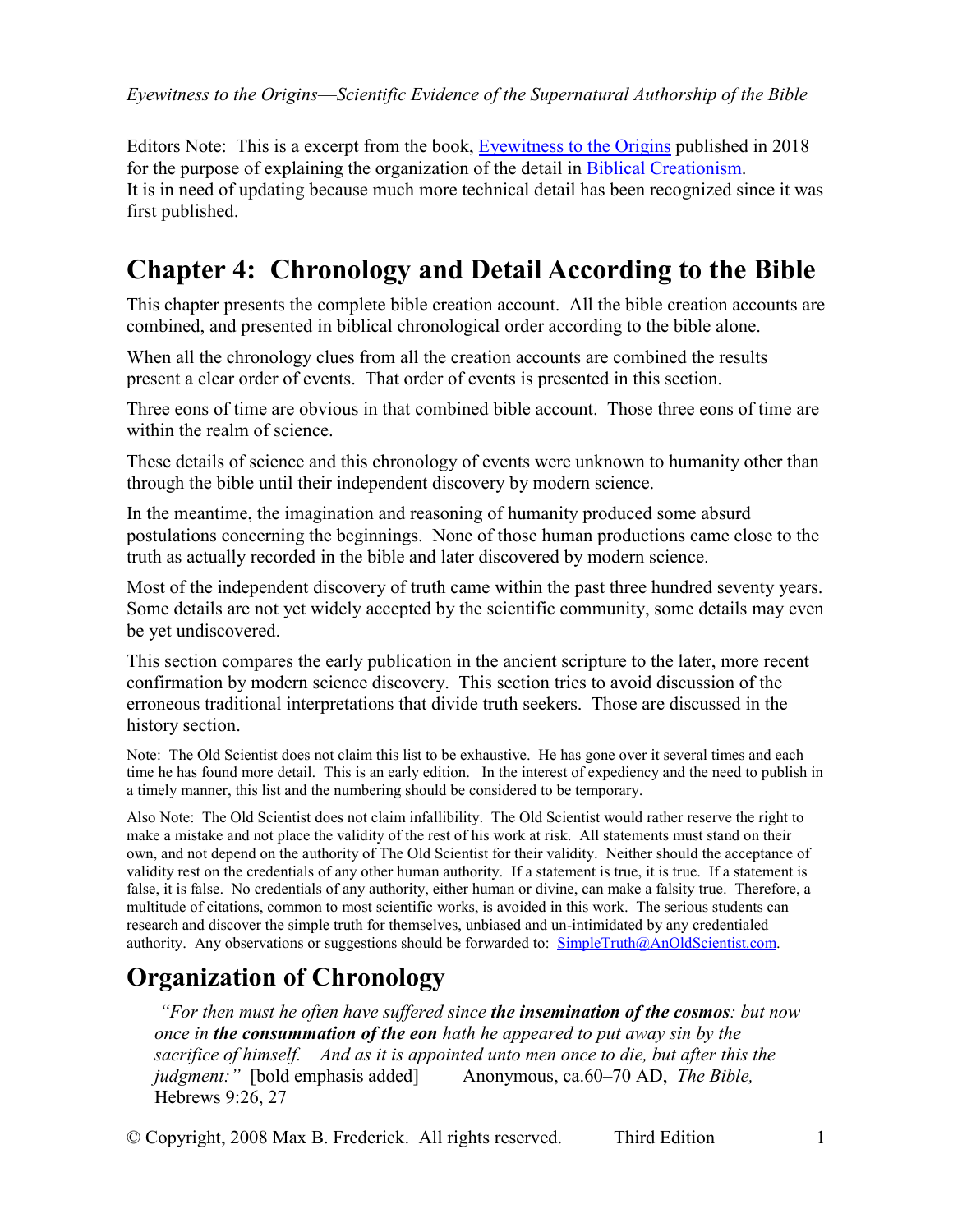In contrast to the traditional divisions of history, the science of the bible is more readily presented in a slightly different organization as suggested by the above quote. The "**insemination of the cosmos**" is the event known to modern science as the "big bang." This event begins the physical existence of the universe. The "**consummation of the eon**" is what is generally translated to be the "end of the world."

These two events bracket the time of the physical existence of the universe within eternity.

To make the organization include all existence, assuming existence beyond the physical universe, the eons of eternity past and future are added to each end.

That gives us:

Eon of Eternity Past (Timeless Past) Physical Existence of the Universe (Three Eons of Time) Eon of Eternity Future (Timeless Future) (Includes "The Judgment")

Both the creation accounts of the bible, and modern science recognize three natural divisions within the chronology of existence of the universe. These three divisions are separated by two significant events.

The first of those two events is **the emergence of the continents**. It is a big deal in the bible. That same point in time is also a big deal in the division into eons according to modern science. That point in time closely relates to the beginning of the geologic column. Could this be an endorsement of the geologic column by the creation accounts of the bible? More likely, the discovery of the geologic column is an endorsement of the creation accounts of the bible. In either case, the bible made a big deal of it first.

The second of those two events is the explosion of a multitude of complex life forms on this planet earth. It also is a big deal in both the bible accounts and in modern science. It is the beginning of the Eon of Complex Life Forms. Modern science recognizes it and has named it the **Cambrian Explosion**.

These two dividing points give us three eons within the realm of time surrounded by two additional eons of timeless eternity.

That gives us five major Eons:

Eon of Eternity Past – Timeless Past.

- Eon of Early Development Begins with the "insemination of the cosmos".
- Eon of Preparation for Complex Life /Ecology Begins with the emergence of the continents.
- Eon of Complex Life Forms Begins with Cambrian Explosion, Ends with the "consummation of the Eon."
- Eon of Eternity Future Timeless Future, including "the judgment"

Within the details of science contained in the bible, there are many events and subdivisions of time presented by the bible in chronological order along with many details within each of those subdivisions. A partial list of these events and subdivisions of time are presented in Table 4-1: Summary of Creation Chronology (From the Bible.)

Contrary to the traditional interpretation, nearly all the time within these three eons of time is before the existence of humanity on this planet. According to the bible, humans did not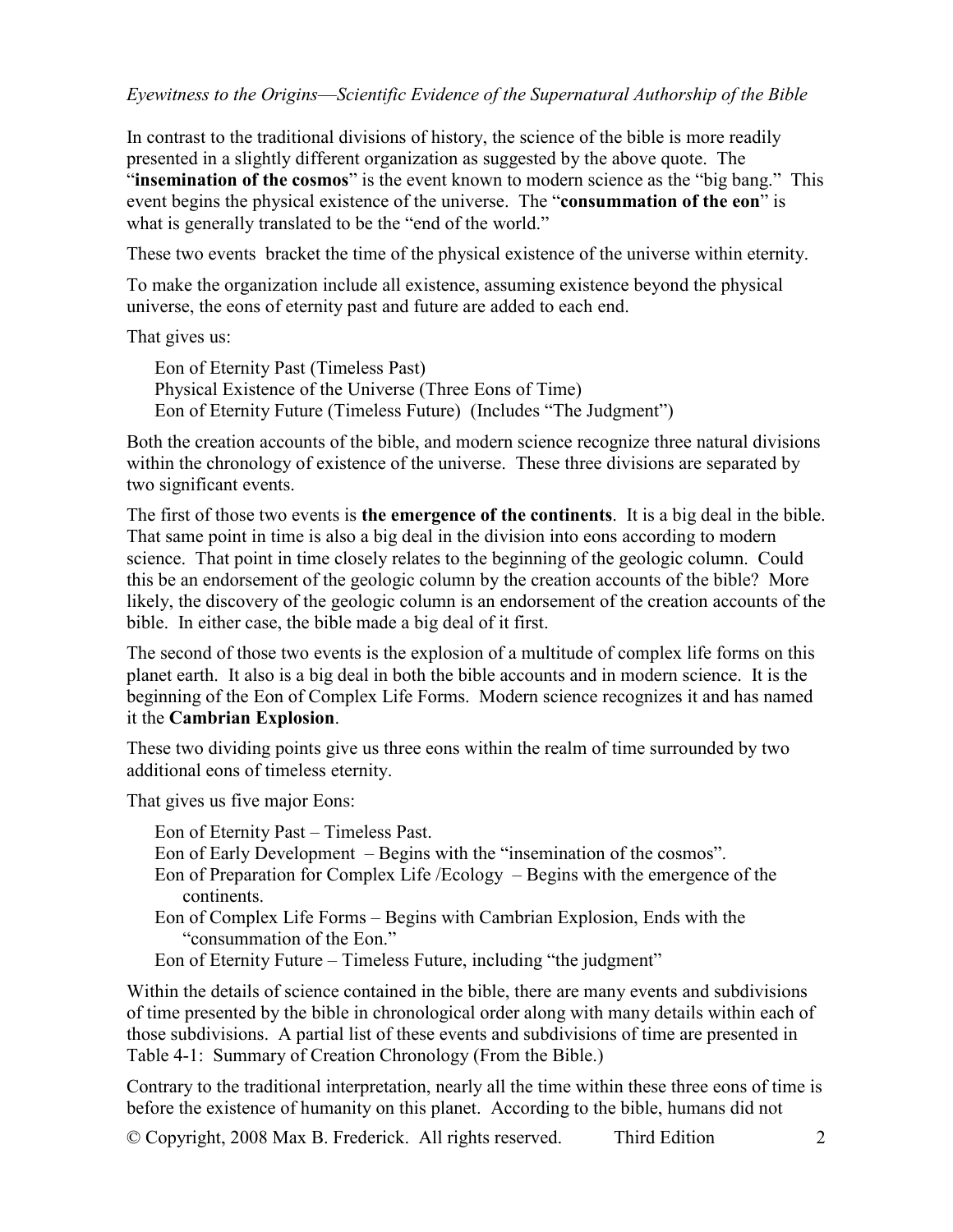appear on the scene until the last small fraction of the last of these three great eons. Yet, the bible demonstrates knowledge of extreme detail of scientific fact and chronology of events that occurred during the vast expanse of time in those eons when humanity did not exist.

The Eon of Early Development produced from nothing, a planet fully equipped to be a habitat for life.

In the Eon of Preparation for Complex Life the cycles of nature essential to ecology were set in motion. In this eon life began to inhabit the planet earth.

In the Eon of Complex Life Forms large sea life appeared. The age of the dinosaurs––the pinnacle of habitability of the planet earth––came and went. Finally, near the end of that eon, the age of mammals prepared the ecology for human habitation. We are currently living in the later stages of that last eon.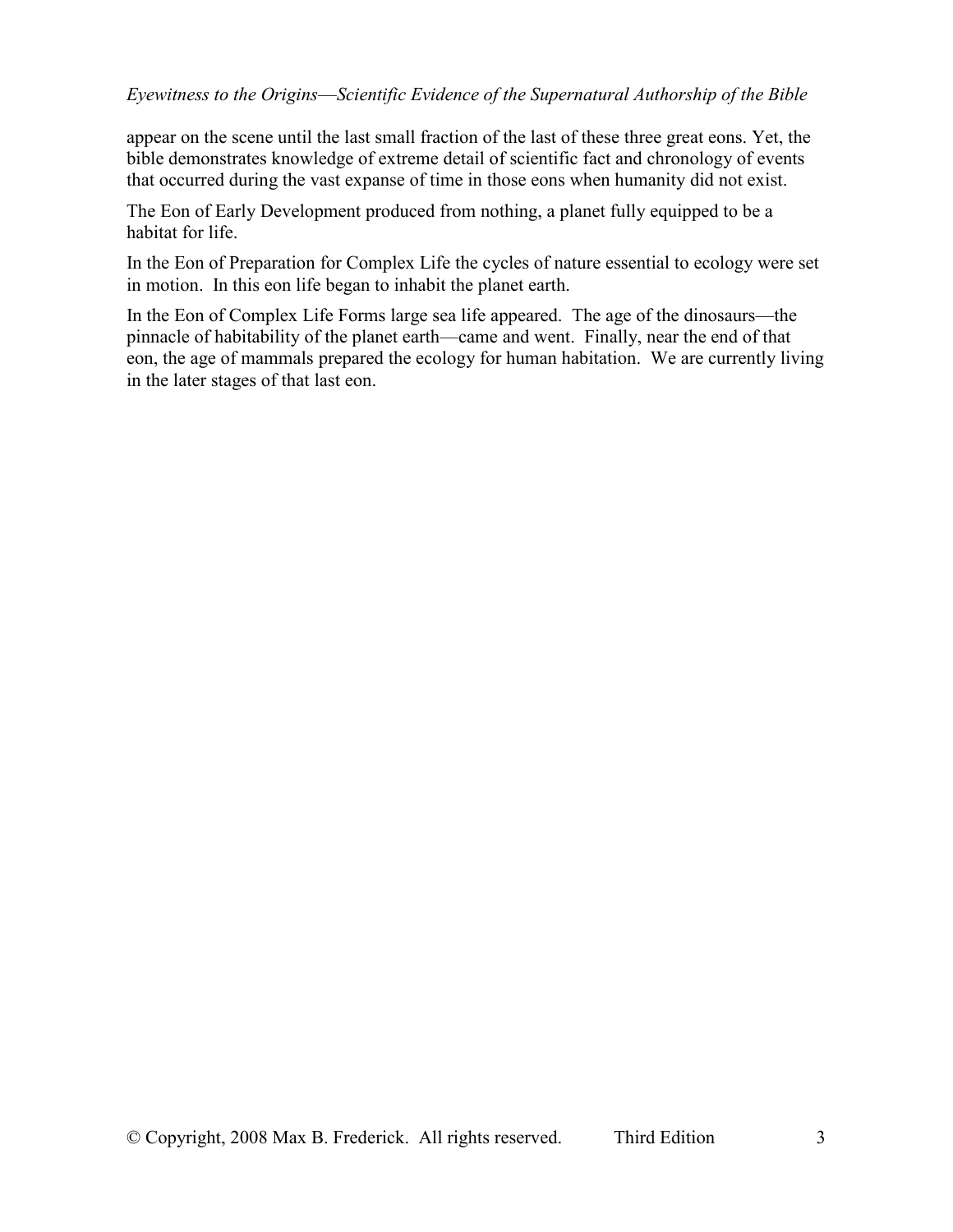### **Table 4-1: Summary of Creation Chronology (From the Bible)**

### **Eon of Eternity Past (Timeless Past)**

 Conditions set up for the universe to come into existence **Eon of Early Development**  The beginning of the universe event, "Big Bang" The expansion of the universe The development of the solar system The early development of the planet earth The planet earth with hot molten surface The planet earth without any surface water The first juvenile surface water springing (out gassing) from volcanoes The development of the atmosphere The development of the oceans The ocean covering the surface of the planet earth **Eon of Preparation for Complex Life/Ecology**  The emergence of the continents Cycles of Nature Established as the Basis of Enduring Ecology Lithologic Cycle Hydrologic Cycle Carbon Dioxide/Hydrocarbon Cycle (Food Chain) Cycle of Life (Biogenesis) Circadian Cycle Cycle of Mass Extinction/Sustained Ecology (Punctuated Equilibrium Cycle) **Eon of Complex Life Forms**  Era of Sustained Ecology – Pinnacle of Ecology, Global Warming, Megafauna Major Mass Extinction Event (Correlates with Kt Boundary event) Ecology restored – Rise of mammals, less global warming Sustained Ecology Period – Garden of Eden, Global tropical ecology Minor Mass Extinction Event – End of Garden of Eden, End of global tropical ecology (Correlates with Miocene/Pliocene Boundary Event) Sustained Ecology Period – Thorns and Thistles Ecology, Global Cooling Another Mass Extinction Event – Noah's Flood (Correlates with Pleistocene/Holocene Boundary Event) Sustained Ecology Epoch (Time of Secular Human History Present and Future) End of Era of Complex Life Forms Event – Future Mass Extinction **Eon of Eternity Future (Timeless Future)** 

New heaven and new earth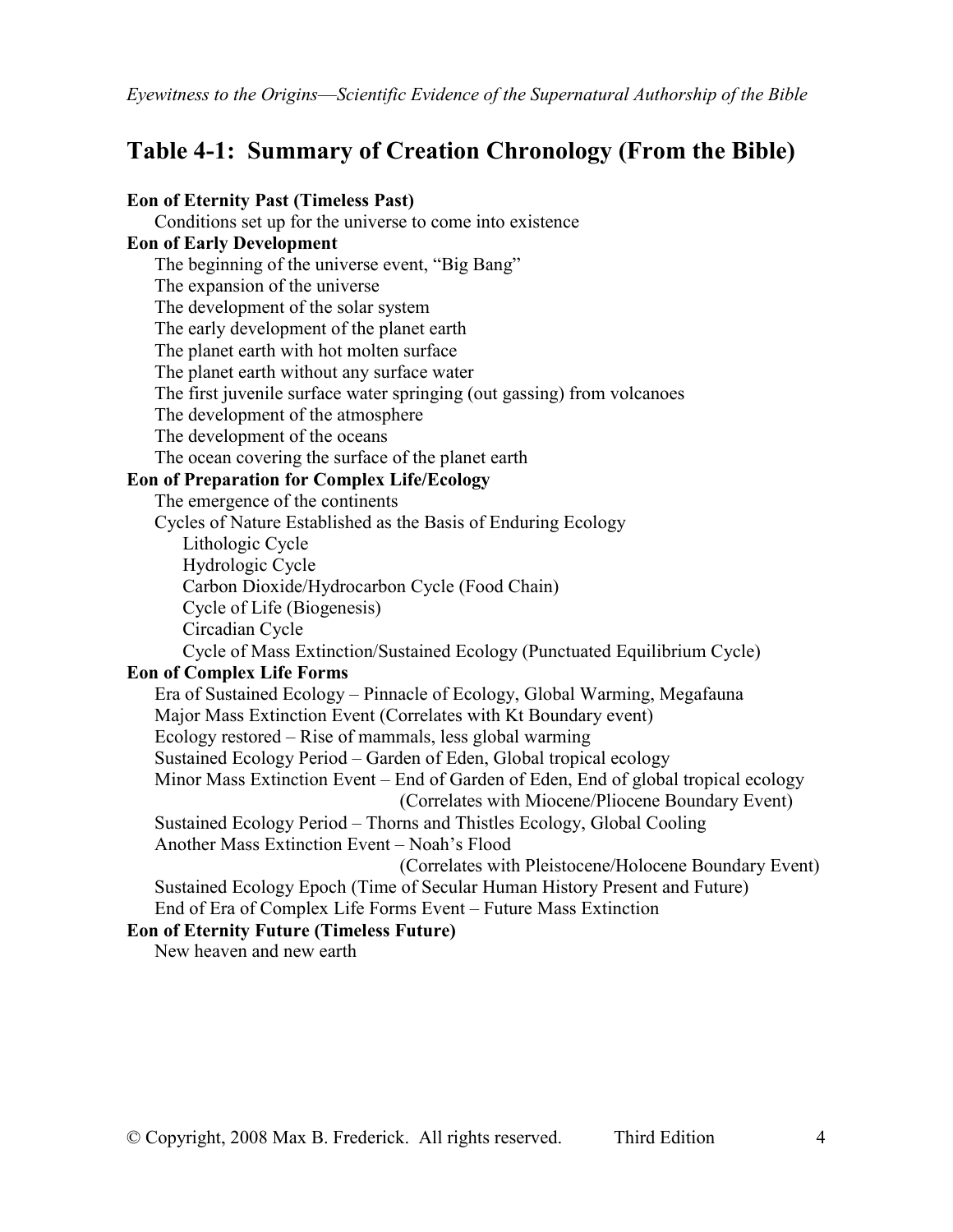# **Organization of Detail**

For the chronology and points of detail within the chronology, a numbering system has been employed. Each detail is assigned a number containing several decimal points.

The numbering system indicates two things about each detail: 1. the source, bible or science, or both, and 2. chronology, or lack thereof.

The source of the detail is indicated by the typeface :

**1.1.1..1.1** – normal (roman) typeface, plus bold, indicates bible verified by modern science. *1.1.1..1.1* – Italics typeface, not bold, indicates bible only.

1.1.1..1.1 – normal (roman) typeface, not bold, indicates modern science only.

The chronology or lack thereof of each detail is indicated by the decimal locations:

The chronology is indicated by up to three digits separated by single decimal points.

The first digit is the Chronological Eon.

The second digit is the Age or Major Event within that Eon.

The third digit is the chronology within that age or event.

The lack of relative chronology among multiple detail is indicated by numbering after a double decimal. An example of such simultaneous or non chronology detail would be during Eon 2, Age 4, Event 1, the development of the molten magma outer layer of the planet earth. During that event, the following details mentioned in the bible were all present at the same time during that event:

- **2.0. Eon of Early Development**
- **2.1. The Universe Formed** *The Heavens*
- **2.2. The Expansion of the Universe**
- **2.3. The Development of the Solar System**

### **2.4. The Development of the Planet Earth**

- **2.4.1..** Then planet earth developed with molten magma surface (mantle.)
- *2.4.1..1*Mantle Planned to support the earth (continents.)
- *2.4.1..2*Mantle Engineered to support the earth (continents)
- **2.4.1..3** Molten mantle ("molten support" (pillars)) develops, to support the earth (continents)
- **2.4.1..4** Solidified Mantle is destined to become the ocean floor
- **2.4.1..5** Held in place by gravity/density (floatation)
- **2.4.1..6** Without continents
- **2.4.1..7** And without soil
- **2.4.1..8** Without oceans.
- **2.4.1..9** Without surface water
- **2.4.1..10** No humans existed
- **2.4.1..11.** With Juvenile water coming from inside the earth
- **2.4.2..** Then after a while the earth cooled enough to develop surface water

Following the double decimal after the chronology indicator may be a detail number that is not indicative of chronology, sometimes also followed by a sub-detail number after another single decimal. That sub-detail is also is not indicative of chronology, but is related to something within that leading detail within that event or age.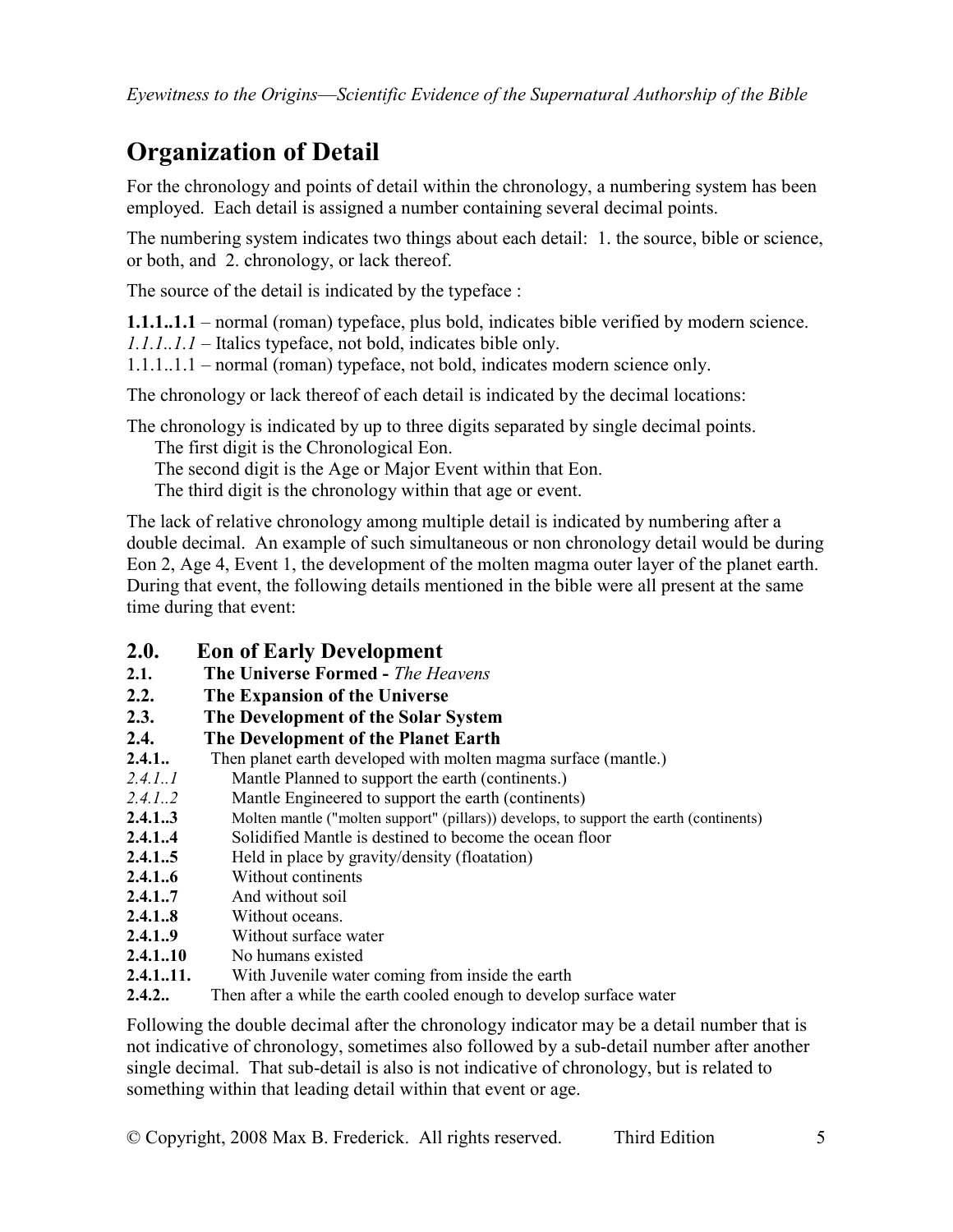## **Table 4-2: Combined Bible Accounts: Chronology and Detail**

| <b>1.0.</b> | <b>Eon of Eternity Past</b>                                                                      |
|-------------|--------------------------------------------------------------------------------------------------|
| 1.0.0       | <b>Eternity Past Existed</b>                                                                     |
| 1.0.0.1     | Timeless [endless] Eternity Past Existed                                                         |
| 1.0.02      | Before the Universe existed                                                                      |
| 1.0.03      | Something (God) existed in the absence of the universe [Intelligence, Wisdom, and Power]         |
| 1.1.0       | <b>Conditions Were Set Up to Start Universe</b>                                                  |
| 1.1.0.1     | That Something (God) caused the Universe [Everything] to come into existence                     |
| 1.1.0.1.1   | Planned by intelligence [Scientist aspect of pre-existence: Laws of Physics, Logic]              |
| 1.1.0.1.2   | Designed by Wisdom [Engineer aspect of pre-existence]                                            |
| 1.1.0.1.3   | Constructed (created) by Power [Authority (ruler, king, lord, father) aspect of pre-existence]   |
| 2.0.        | <b>Eon of Early Development</b>                                                                  |
| 2.1.        | The Universe Formed - The Heavens                                                                |
| 2.1.0.      | The beginning of Universe was a specific event, the beginning of time, space, matter and energy. |
| 2.1.0.1.    | The Universe had a beginning. It has not existed forever.                                        |
| 2.1.02.     | It happened a long time ago                                                                      |
| 2.1.03.     | Light was one of the first things to come into existence (Light existed from the "beginning")    |
| 2.1.03.1.   | Light had a beginning. It has not existed forever.                                               |
| 2.1.03.2.   | Light had a beginning from nothingness                                                           |
| 2.1.0.4.    | It was an explosive event.                                                                       |
| 2.1.0.4.1   | The bible describes it as a great blowout.                                                       |
| 2.1.04.2    | Modern science refers to it as a "Big Bang."                                                     |
| 2.2.        | The Expansion of the Universe                                                                    |
| 2.2.1       | Then there was the expansion of the universe.                                                    |
| 2.2.2       | Then water became abundant in outer space                                                        |
| 2.2.3.      | Then stars came into existence                                                                   |
| 2.2.4.      | Then the Sun came into existence                                                                 |
| 2.3.        | The Development of the Solar System - The Chambers of the South                                  |
| 2.3.1.      | Then the solar system developed                                                                  |
| 2.3.11.     | The earth and other planets developed.                                                           |
| 2.3.12.     | The planets are chambers for storage of water to moderate the cycle                              |
| 2.3.13.     | Water had accumulated in solar system                                                            |
| 2.3.14.     | Before life on earth                                                                             |
| 2.3.2.      | Then hydrologic cycle (water cycle) developed in outer space of the solar system.                |
| 2.3.2.1.    | That outer space hydrologic system is permanent                                                  |
| 2.3.22      | Intelligently designed for a purpose, To fill and maintain future oceans of planet earth.        |
| 2.3.23.     | Water carried in by small comets                                                                 |
| 2.3.24.     | Solar winds existed in solar system                                                              |
| 2.3.24.1.   | Water carried out by solar winds.                                                                |
| 2.3.24.2.   | Visible glow is a characteristic of solar winds                                                  |
| 2.4.        | The Development of the Planet Earth                                                              |
| 2.4.1.      | Then planet earth developed with molten magma surface (mantle.)                                  |
| 2.4.1.1     | Mantle Planned to support the earth (continents.)                                                |
| 2.4.1.2     | Mantle Engineered to support the earth (continents)                                              |
| 2.4.13      | Molten mantle develops, to support the earth (continents) (the "molten support" (pillars))       |
| 2.4.14      | Solidified Mantle is to become the ocean floor                                                   |
| 2.4.15      | Held in place by gravity/density (floatation)                                                    |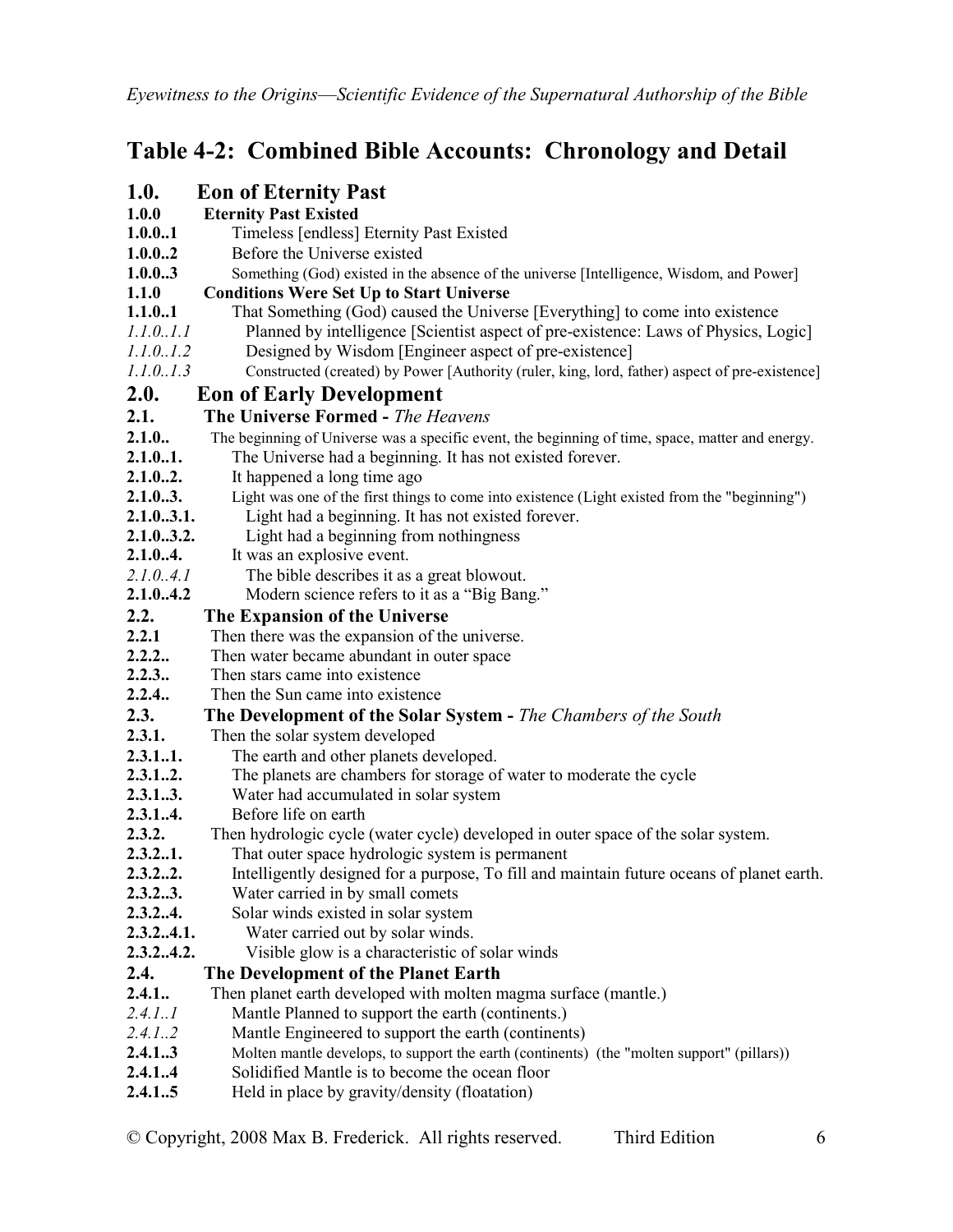- **2.4.1..6** Without continents **2.4.1..7** And without soil **2.4.1..8** Without oceans. **2.4.1..9** Without surface water **2.4.1..10** No humans existed **2.4.1..11.** With Juvenile water coming from inside the earth **2.4.2...** Then after a while the earth cooled enough to develop surface water **2.5. The Development of the Atmosphere**  2.5.1.. Then an atmosphere developed. **2.5.1..1.** Atmosphere captures water from outer space. **2.5.1..2.** Watered the surface of planet earth **2.6. The Development of the Oceans -** *The Deep* **2.6.1..** Then the atmosphere captured (separated, set apart) water from outer space. **2.6.1..1** • Adding to original juvenile water **2.6.1..2** Filling the oceans **2.6.1..3** Separating (extracting) water below the atmosphere (oceans) **2.6.1..4** (direction of separation (extraction) was from above to below)<br>**2.6.1..5** from water above the atmosphere (small comets.) from water above the atmosphere (small comets.) **2.6.2..** Then the earth was covered by the oceans, **2.6.2..1.** Solidified mantle became ocean floor **2.6.2..2.** Intelligence existed prior to this **2.6.2..3.** Engineering existed prior to this **2.6.2..4.** No continents existed at this time. **3.0.** Eon of Preparation For Complex Life / Ecology - *The World* **3.1. The Emergence of the Continents -** *The Earth (Land)*  **3.1.1.** Then catastrophic event(s) occurred (Mantle overturn event(s))<br>**3.1.1..1.** Sea level established relative to continents (Sea held back) Sea level established relative to continents (Sea held back) **3.1.1..2.** Continents (land) emerged ("brake forth", "issued out", "spread forth") **3.1.1..3.** Storm-Clouds-Wind **3.1.1..4.** Darkness (debris in atmosphere) **3.1.1..5.** Tectonic Activity: Rapid subduction (breaking of tectonic plate?) **3.1.2..** Then Continents began to emerge **3.1.3..** Then Continents established to be above sea level **3.1.4..** Then Continents surrounded by continuous ocean, not oceans surrounded by continuous continent **3.1.5..** Then As continents grew there were episodes of mountain building, **3.1.5..1** •• Mountains rose supported by floating on molten mantle (Isostatic Rebound) **3.1.5..2.** Valleys fell **3.1.5..3** Isostatic balance developed **3.2. Cycles of Nature Established as the Basis of Enduring Ecology 3.2.0..1** Then An era of equilibrium followed continent gathering and mountain building **3.2.1. Lithologic Cycle - Periodic Mountain Building and Eroding 3.2.1..1** Established continent maintaining mechanism (Lithologic Cycle) **3.2.1..2** Soil profile formed **3.2.2. Hydrologic Cycle - Evaporation/Condensation Transportation of Water 3.2.2.** Then The hydrologic cycle developed. **3.2.2..1** According to pre-established laws of physics *3.2.2..2*Hydrologic Cycle for purpose of sustaining life **3.2.2..3** Sustained by water from the chambers. (incoming cosmic water)
- **3.2.2..4** Hydrologic Cycle maintained for Future Time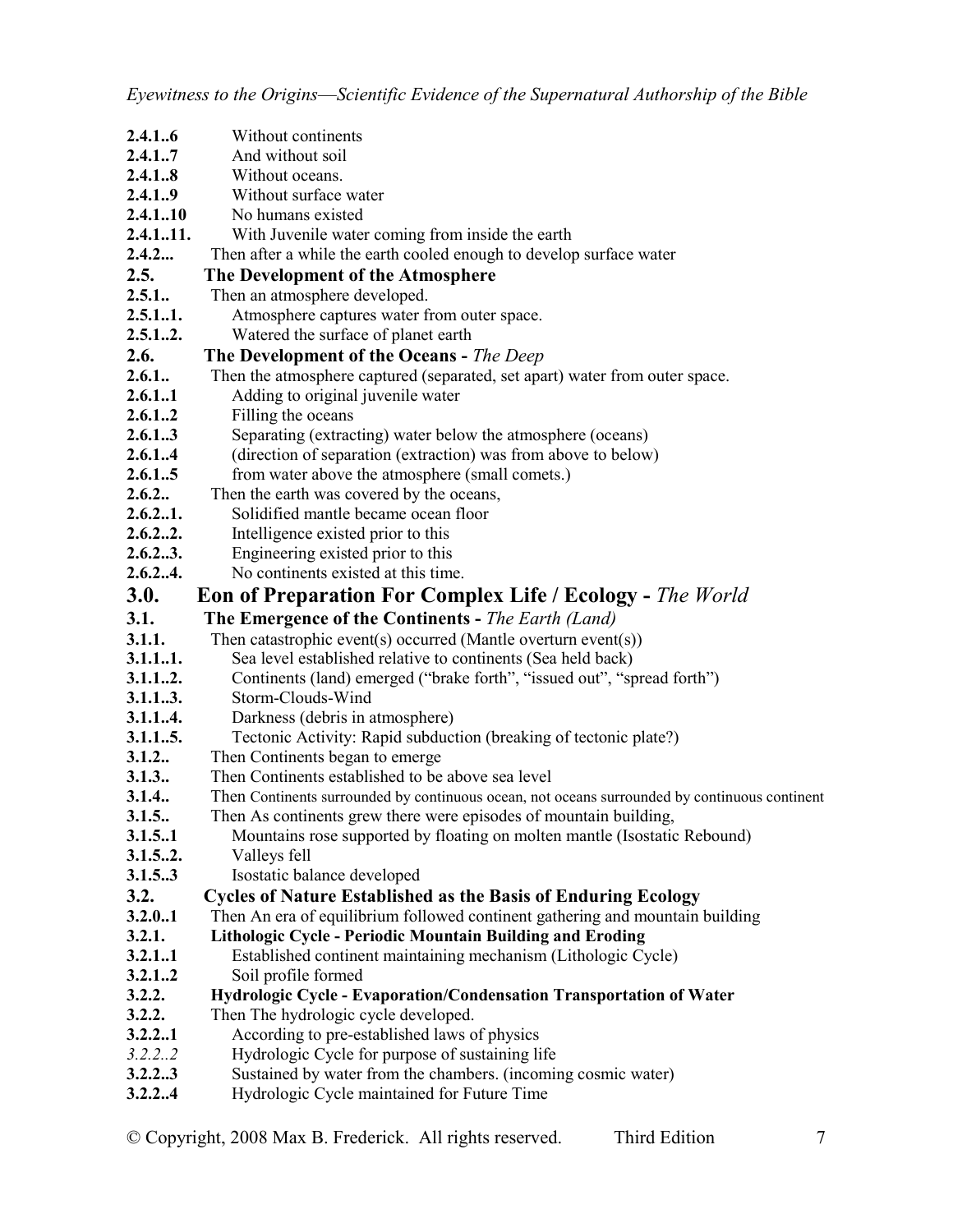- **3.2.2..2.** Earth ready for life to begin,
- **3.2.3.** Then Life begins on earth
- **3.2.4. Carbon Dioxide/Hydrocarbon Cycle**—**Food chain**
- **3.2.4..1** Photosynthesis (Carbon Dioxide/Hydrocarbon cycle ) developed
- **3.2.4..2** Photosynthesis becomes the basis of the food chain
- **3.2.4..3** The atmosphere became habitable by photosynthesis
- **3.2.4..4** Food Chain begins
- **3.2.4..4.1** Ultimate purpose of food chain is for sustaining human life.
- **3.2.5. Reproduction Cycle**—Biogenesis
- **3.2.5..1** Then Life became abundant on earth
- **3.2.5..1.1.** Plant biogenesis developed
- **3.2.5..1.2.** Animal biogenesis developed
- **3.2.6. Chronobiology Cycles**—Chronobiology Rhythms
- **3.2.6..1.** Lunar Cycle for Seasons
- **3.2.6..2.** Circadian/Annual Cycles (Day/Night/Seasonal Patterns of Life Forms)
- **3.2.7.** Food chain (Carbon Dioxide/Hydrocarbon cycle ) fully developed
- **3.2.8. Mass Extinction/Sustained Ecology Cycle**—Punctuated Equilibrium
- **3.2.8..1.** Ecology Destruction and Renewal Became Pattern of Existence
- **3.2.8..1.1.** with mass extinction
- *3.2.8..1.2*by inundation
- **4.0. Eon of Complex Life Forms**
- **4.1. Peak of Habitability—Ecology of Global Warming**
- **4.1.1.** Era of sustained ecology.
- **4.1.1..1.** The sea swarms with living creatures.
- **4.1.2.** Then Plants with seeds developed.
- **4.1.3.** Era of Megafauna (Monsters)
- **4.1.3..1.** Megafauna (dinosaurs) thrive
- **4.1.3..2.** Pinnacle of Nature/Creation
- **4.1.3..3.** Sea monsters (Leviathan) thrive
- **4.1.3..4.** First birds developed
- **4.1.3..5.** First Flowering (Seeding) Plants.
- **4.1.3..6.** Ecology continues

### **4.2. Major Mass Extinction (Cretaceous/Cenozoic Boundary Event)**

- **4.2.1.** Major Mass extinction (Mantle turnover event with extinction)
- **4.2.1..1.** Tectonic Activity End Cretaceous
- **4.2.1..2.** Catastrophic event (great storm) (tidal waves)
- **4.2.1..3.** Darkness (debris in atmosphere)
- **4.2.1..4.** Breakup of continents (Mantle overturn event?)
- *4.2.1..5.* Great flood *(breath taken away)*
- **4.2.1..6.** Extinction (death/dust)
- **4.2.1..7.** Isostatic rebound (mountain building episode)
- **4.3. Ecology Restored, less Global Warming, Rise of Mammals**
- **4.3.1.** Restoration of ecology *Renewest the face of the earth*
- **4.3.1..1.** New life forms Cycle Of Extinction & Renewal (Punctuated Equilibrium).
- **4.3.1..2.** Spread over continents The far past of recent life.
- **4.3.2.** Era of sustained (renewed) ecology.
- **4.3.2..1.** Mammals appear
- **4.3.2..2.** Forests and grasslands
- **4.3.2..3.** Human species appears on earth